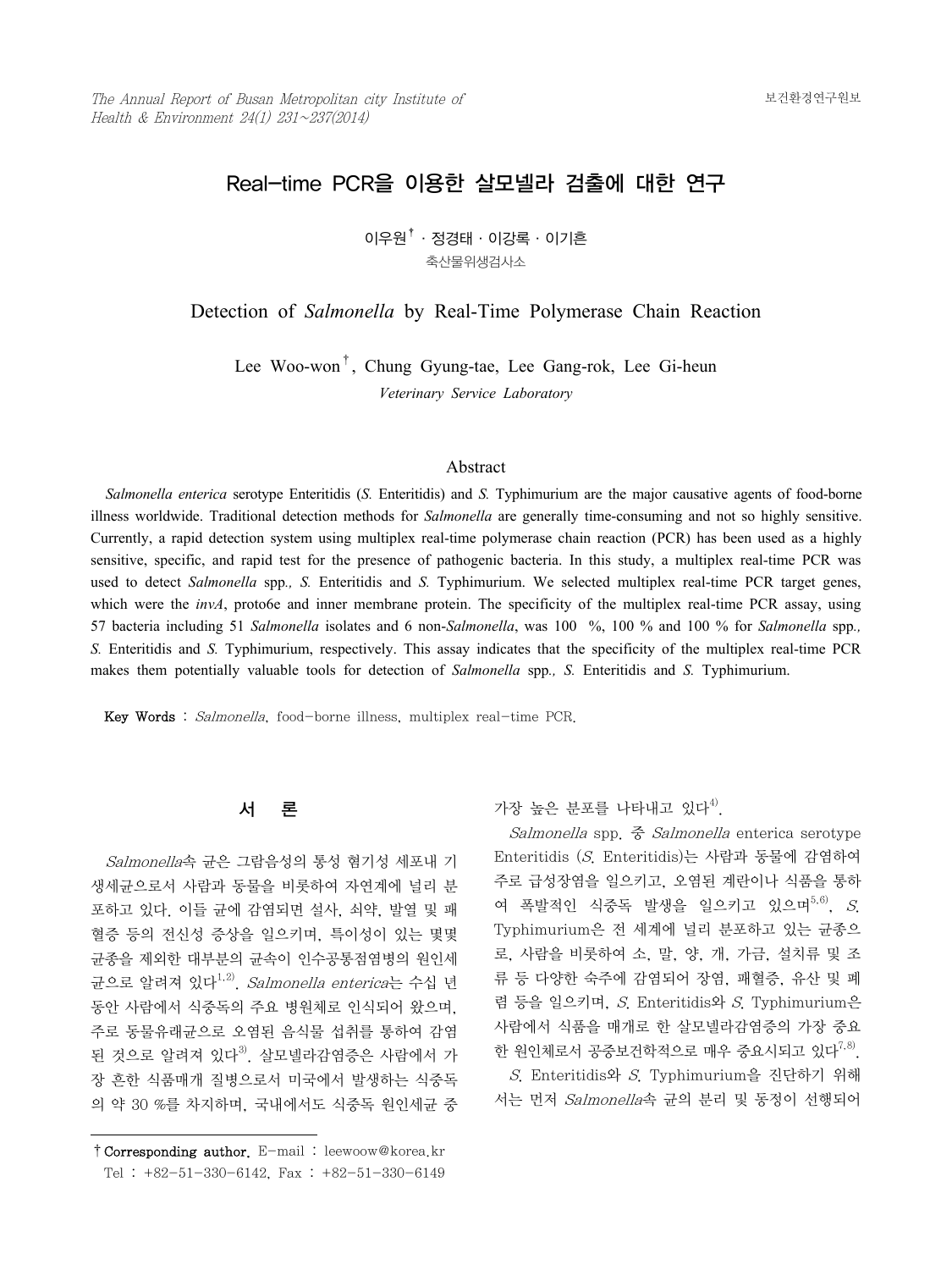야 한다. 또한 lipopolysaccharide (LPS, O항원)와 flagella antigen (H 항원)을 이용하여 2,500여 혈청형 구분을 위한 검사가 이루어져야 한다9,10). 전통적인 배양 방법은 많은 시간과 복잡한 절차가 요구된다<sup>11)</sup>. 혈청형을 동정하기 위해서는 항원에 대한 인자 혈청을 이용한 응집 반응법이 이용되고 있고, 다른 방법으로 whole cell, LPS 및 OMP 항원을 이용한 ELISA 기법은 유용하고 시 간을 절약할 수 있으나 다른 균종과의 교차반응으로 인한 위양성 반응이 흔하여 특이성에서 문제 시 되고 있다<sup>12)</sup>.

 Salmonella spp.를 비롯한 S. Enteritidis와 S. Typhimurium의 신속한 진단을 위해서 최근에는 plasmid profile, polymerase chain reaction (PCR), southern blot hybridization 기법을 기초로 한 분자유 전학적 분석 및 제한효소 처리에 의한 DNA의 절단 양상 등을 분석하여 역학관계를 규명하고 있다<sup>13~15)</sup>. 특히 중 합효소연쇄반응법(PCR)을 기반으로 개발되어진 진단기 법들은 검체내 소수의 균이 존재하더라도 진단이 가능하 고 신속한 결과를 얻을 수 있어 조기진단에 널리 이용되 고 있으며 민감도와 특이도가 높아 이용이 확대되고 있 다. 더불어 PCR보다 민감도와 특이성이 높은 것으로 알 려진 real-time PCR이 개발되어 진단방법으로 연구되고 있는데, 일반 PCR과 달리 real-time PCR은 증폭결과를 실시간으로 그래프를 통해 확인할 수 있어 더 신속하고 민감도가 더 높은 진단법으로 알려져 있다16~18). Single real-time PCR 기법은 S. Enteritidis와 S. Typhimurium을 비롯한 주요 Salmonella spp. 특이적 으로 검출하기 위하여 적용되었으나 $^{16,19,20)}$ , multiplex real-time PCR 기법은 이들 병원균의 검출을 위해서 적 용된 예는 흔하지 않다.

 이에 본 연구에서는 Salmonella spp., S. Enteritidis 와 S. Typhimurium의 동시 검출을 위한 multiplex real-time PCR 검사법 개발을 시도하였다.

## 재료 및 방법

#### 공시균주

공시균주는 2005년 이<sup>21)</sup>가 소와 돼지에서 분리한 Salmonella속 균 34종의 serotype 457주 중 S. Enteritidis 10주, S. Typhimurium 25주, Salmonella serogroup B (S. Agona, S. Derby  $\mathbb{R}$  S. Schwarzengrund 각 2주), C1 (S. Ardwick, S. mbandaka 및 S. Rissen 각 2주), E1 (S. Westhampton 1주), E4 (S. Senftenberg 1주), L (S. Ruiru 2주) 등 51주를 공시하였다. 기타 대조 균주로는 본 연구원에서 보관 중인 E. coli, Staphylococcus aureus 및 Listeria monocytogenes를 대조군으로 사용 하였다.

#### Multiplex real-time PCR

## 1. DNA 추출

 DNA 추출을 위해 공시 균주들을 tryptic soy broth (Merk, Germany)에서 37 ℃, 18 시간 ~ 24시간 배양 후, 배양액 2 mL을 microcentrifuge tube에 옮긴 다음 8,000 rpm으로 2분간 원심 분리하여 상층액을 제거하였 다. 상층액이 제거된 침전물에서 genomic DNA를 추출하 기 위해 PowerPrepTM Bacterial DNA Extraction Kit (Kogenebiotech, Korea)를 이용하여 DNA를 추출하였다.

#### 2. Primer와 probe

 본 연구에 사용된 primer와 probe의 정보는 표 1에서 와 같이 primer는 Bioneer(Korea)에 합성 의뢰하여 사 용하였고, probe는 ThermoFisher(USA)에 주문하여 사 용하였다. Primer와 probe 디자인은 각각 target에 특이 적인 유전자를 사용하여 디자인하였다. Salmonella spp. 는 병원성 인자 중 invasion에 관련된 invA 유전자를 target으로 하여 primer와 probe를 디자인하였고 probe의 형광물질은 VIC으로 설계하였다. S. Enteritidis 는 편모와 관련된 prot6e 유전자를 target으로 하여 probe 형광물질을 FAM으로 설계하였고 S. Typhimurium 은 항원에 관련된 viaB 유전자를 target으로 하여 probe 의 형광물질을 Cy5로 설계함으로써 multiplex real-time PCR 반응에서 형광신호 간에 교차가 발생하지 않도록 하 였다.

#### 3. Multiplex real-time PCR 반응 조건

 Real-time PCR 반응액은 총 20 μL로 반응을 수행하 였다. 각각의 primer와 probe의 최종 농도는 500 nM, 100 nM이 되도록 혼합하였다. 2X Real-time PCR master mix 10 μL, 각각의 primer 및 probe는 각각 100 uM, 20 uM로 희석한 후 3개 set의 primer, probe 각각 0.1 μL씩 사용하였다. D.W 4.1 μL를 첨가하여 총 volume 15 μL로 고정한 후 10 ng/μL로 희석한 template를 5 μL 첨가하여 총 50 ng의 DNA가 PCR 반 응에 사용되도록 하였다.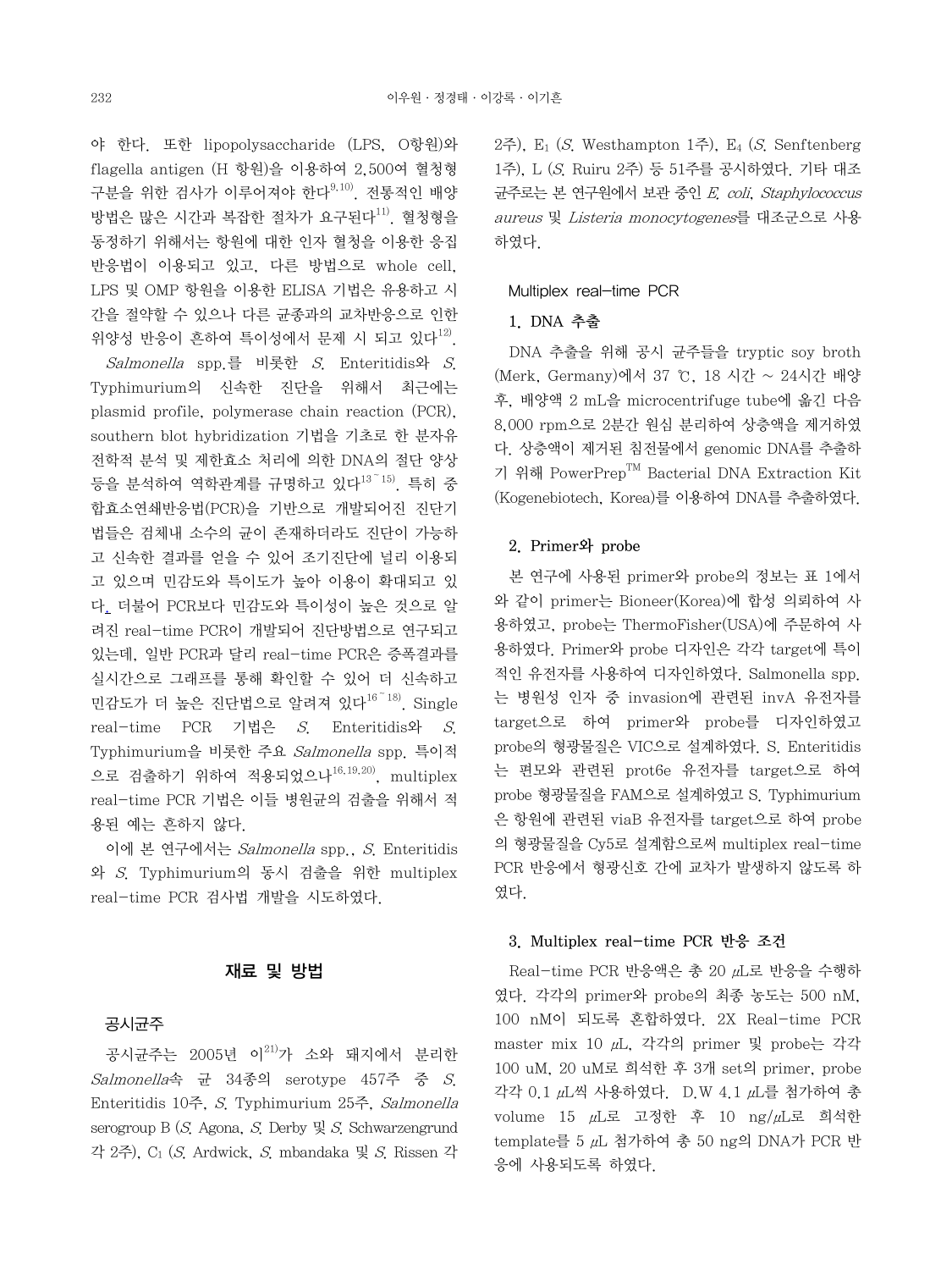Real-time thermal cycler는 7500 Fast Real-time PCR system (Applied Biosystems, USA)을 사용하였다. 반응조건은 50 ℃에서 2분, 95 ℃에서 10분 predenaturation 시킨 후, 95 ℃에서 15초 denaturation, 60 ℃에서 60 초 annealing&extension 주기를 40회 반복하였다. 증 폭결과는 7500 software (Applied Biosystems, USA) 프로그램을 이용하여 확인하였다 $^{22)}$ .

## 결과 및 고찰

#### Multiplex real-time PCR 특이도

 공시 균주로부터 DNA를 추출한 다음 primer와 probe 를 이용하여 multiplex real-time PCR의 특이도를 확 인한 결과 표 2에서와 같이 Salmonella spp., S. Enteritidis와 S. Typhimurium에 특이적인 primer와 probe는 모두 해당 균에만 반응하였고, 다른 세균에서는

## Table 1. Description of primers and probes used in this study real-time PCR

| Name                   | Target<br>gene | Oligo type                           | Sequence $(5' - 3')$                                                                                                          | Size<br>(bp) | Accession<br>number(NC)<br>BI) |
|------------------------|----------------|--------------------------------------|-------------------------------------------------------------------------------------------------------------------------------|--------------|--------------------------------|
| <i>Salmonella</i> spp. | invA           | Forward<br>Reverse                   | GAA TCC TCA GTT TIT CAA CGT TTC<br>CGA ATT GCC CGA ACG TGG CGA<br>Probe(VIC/MGBNFQ) CGT CTG GCA TTA TCG ATC AG                | 138          | HF937208                       |
| <i>S</i> . Enteritidis |                | Forward<br>prot <sub>6</sub> Reverse | GGC TGG AGA ATG GCG GAC<br>CCG GAC GAA GCT CAC ACC<br>Probe(FAM/MGBNFQ) CAA AAA GTG ATG CCT                                   | 99           | CP008927                       |
| $S$ . Typhimurium      | viaB           | Forward<br>Reverse<br>Probe(Cv5/BHQ) | AGA TAG CAA TAA TIT GGT TAT ATT ACC CIG A<br>CTG TTA TTA ATT TTT ACC GTG ATA GTG TTG T<br>AGC CGT TAG ATA TTC TCA TCA TTA AAG | 90           | CP006048                       |

## Table 2. Specificity of multiplex real-time PCR for identification of Salmonella spp., S. Enteritidis and S. Typhimurium

|                           | Serogroup      | No. of         | Result by multiplex real-time PCR |                |                |  |
|---------------------------|----------------|----------------|-----------------------------------|----------------|----------------|--|
| Strains                   |                | strains        | Salmonella spp.                   | S. Enteritidis | S. Typhimurium |  |
| $S$ . Enteritidis         | $D_1$          | 10             | $^+$                              | ┿              |                |  |
| S. Typhimurium            | B              | 25             | $^+$                              |                | $^+$           |  |
| S. Agona                  | B              | $\overline{2}$ | $^{+}$                            |                |                |  |
| S. Derby                  | B              | 2              | $^{+}$                            |                |                |  |
| <i>S</i> . Schwarzengrund | B              | 2              | $^{+}$                            |                |                |  |
| S. Ardwick                | $C_1$          | 2              | $^{+}$                            |                |                |  |
| S. Mbandaka               | C <sub>1</sub> | 2              | $^{+}$                            |                |                |  |
| S. Rissen                 | $C_1$          | 2              | $^+$                              |                |                |  |
| S. Westhampton            | $E_1$          |                | $^{+}$                            |                |                |  |
| $S$ . Senftenberg         | E <sub>4</sub> |                | $^{+}$                            |                |                |  |
| S. Ruiru                  | L              | 2              | $^+$                              |                |                |  |
| E. coli                   |                | 2              |                                   |                |                |  |
| Listeria monocytogenes    |                | 2              |                                   |                |                |  |
| Staphylococcus aureus     |                | 2              |                                   |                |                |  |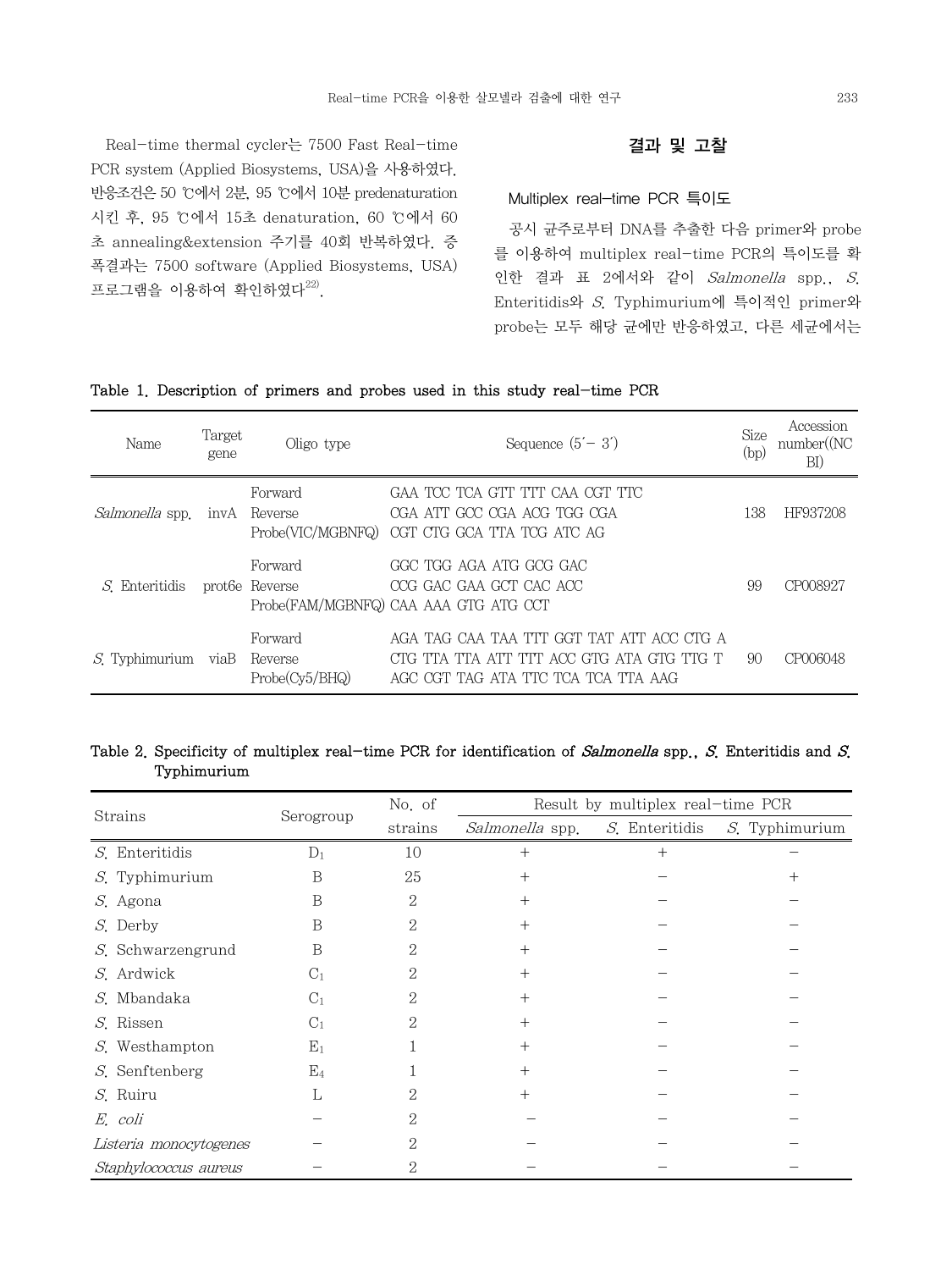교차반응이 관찰되지 않았다. 이는 Hadjinicolaou 등 $^{23}$ 이 환경 재료와 임상 시료에서 S. Typhimurium과 S. Enteritidis 분리를 위한 real-time PCR 기법을 이용한 결과 및 Pochop 등 24)이 우유와 식육에서, Lee 등 25)이 식 육에서 Salmonella spp., S. Typhimurium과 S. Enteritidis 분리를 위하여 real-time PCR 기법을 이용 하여 연구 보고한 결과와 유사하였다.

#### 민감도

 민감도 확인을 위해 표 1에서 제시한 target gene을 플 라즈미드 형태로 클로닝하여 각각의 민감도를 확인하였 다. 플라즈미드의 최고 농도는  $10^5$  copies로 제작하고 수 차적으로 10배씩 희석하여 1 copy 까지 희석하여 민감도 를 확인하였다. 그림 1 ~ 그림 3까지 검출 민감도의 정확 성 확인 위해 3회 반복하여 민감도를 확인하였다. 세 종 류 모두  $10^1$ 까지 검출 되는 것을 확인하였다.(그림 1 ~ 그림 3) 이는 Fey 등 $^{26}$ 이 S. Typhimurium의 검출을 위 한 real-time PCR의 검출한계는 (0.54 ± 0.09) log10 CFU/mL, Seo 등 $^{19}$ 은 S. Enteritidis의 검출을 위한 real-time PCR의 검출한계는 (0.65 ± 0.07) log10 CFU/mL 이라고 보고한 성적보다는 민감도가 낮았다.

 또한 Salmonella spp., S. Enteritidis와 S. Typhimurium 의 동시 검출을 위한 multiplex real-time PCR 결과에 서도 민감도의 감소 없이 각각의 real-time PCR 결과와 동등한 결과를 확인하였다.(그림 4)

표 3은 각 종류별로 농도에 따른 CT 값(cycle threshold) 의 변화를 표기한 내용이다.

세 종류의 시스템 모두 검출한계는 10 copies 까지 검



Fig. 1. Sensitivity of real-time PCR for detection of Salmonella spp.



Fig. 2. Sensitivity of real-time PCR for detection of S. Enteritidis.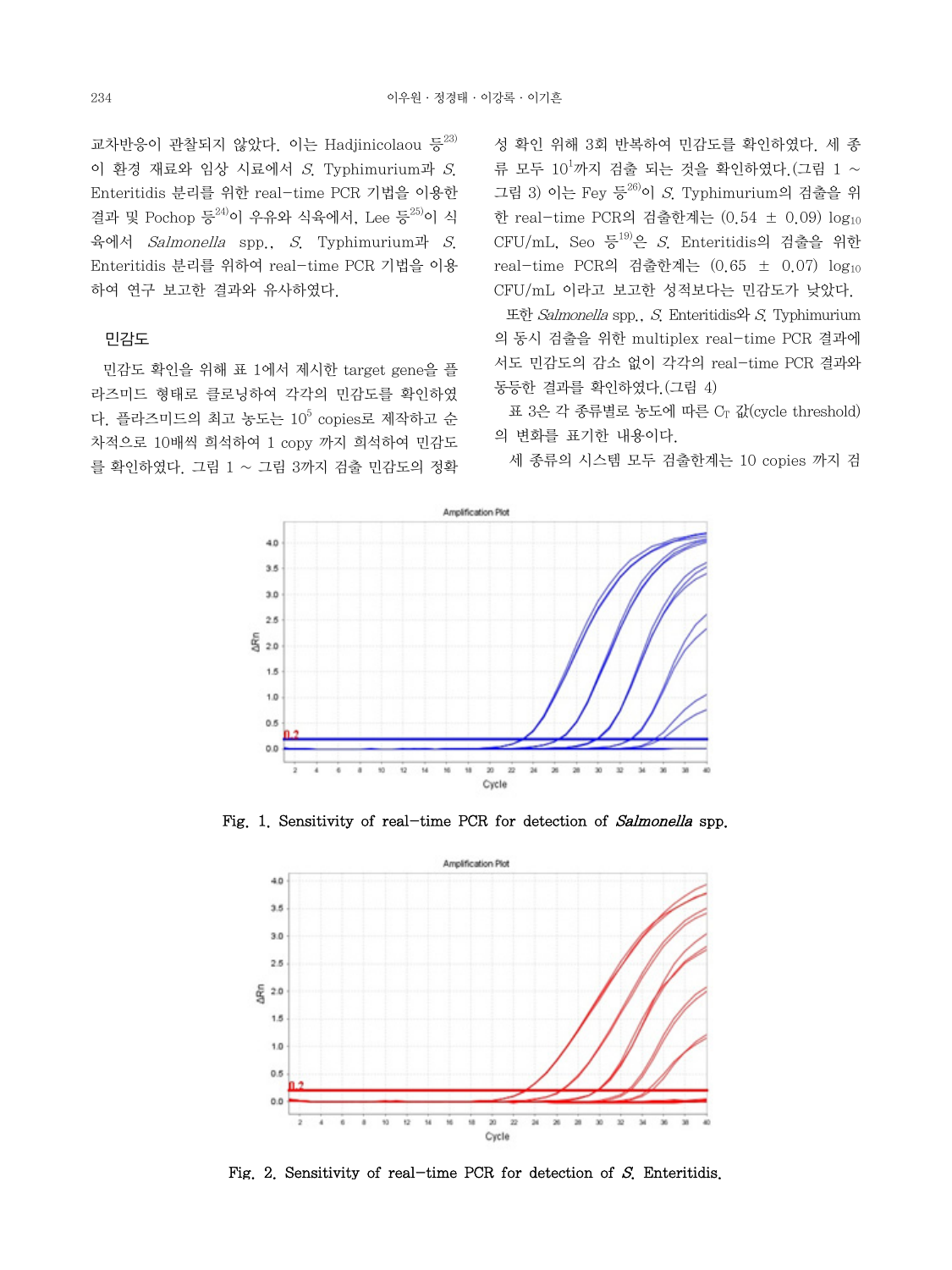출한계를 확인하였다.

 본 연구에서 도입한 real-time PCR 기법은 일반 PCR 과 비교하였을 때 결과를 확인하기 위하여 agarose gel에 loading하고 PCR product를 염색하는 과정을 생략함으 로써 검출시간을 단축할 수 있었다. 뿐만 아니라 probe라 는 형광표지 DNA 절편을 이용함으로서 각각의 target에 대한 민감도와 특이성을 향상시킬 수 있었다. 이와 같은 검사법의 응용으로 Salmonella spp., S. Enteritidis와 S. Typhimurium의 구별이 한 번의 반응으로 가능함을 확인하여 검사시간의 단축 및 검사의 편리성을 확대하였 다. 향후 시료에서 직접 혈청형을 검출하는 연구가 되었 으면 한다.

| detection of <i>Salmonella</i> spp., <i>S</i> . Enteritidis,<br>and $S$ . Typhimurium |
|---------------------------------------------------------------------------------------|
| $C_{\mathbb{F}}$ values obtained by multiplex real-time $PCR$                         |

Table 3. Results obtained from real-time PCR for

| Copies          | $C_{\Gamma}$ values obtained by multiplex real-time PCR |                |                |  |  |  |
|-----------------|---------------------------------------------------------|----------------|----------------|--|--|--|
|                 | Salmonella spp.                                         | S. Enteritidis | S. Typhimurium |  |  |  |
| 10 <sup>5</sup> | 23.1                                                    | 23.1           | 22.9           |  |  |  |
| 10 <sup>4</sup> | 26.5                                                    | 26.4           | 26.1           |  |  |  |
| 10 <sup>3</sup> | 29.9                                                    | 29.8           | 29.5           |  |  |  |
| 10 <sup>2</sup> | 33.1                                                    | 32.6           | 32.8           |  |  |  |
| 10 <sup>1</sup> | 35.8                                                    | 34.7           | 35.5           |  |  |  |
| 10 <sup>0</sup> | Undetermined                                            | Undetermined   | Undetermined   |  |  |  |



Fig. 3. Sensitivity of real-time PCR for detection of S. Typhimurium.



Fig. 4. Sensitivity of multiplex real-time PCR for simultaneous detection of Salmonella spp.,  $S$ . Enteritidis and  $S$ . Typhimurium.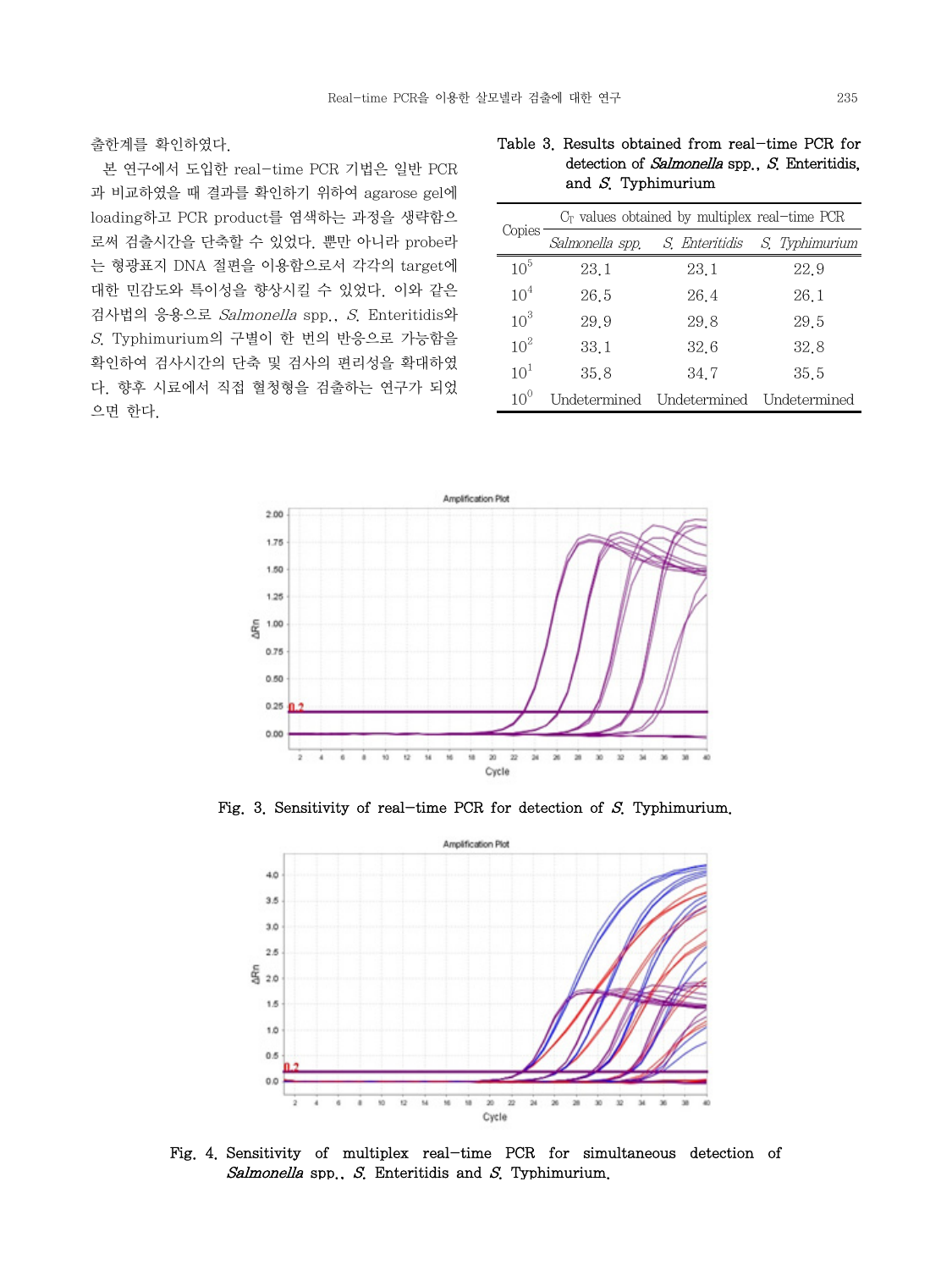# 결 론

 사람의 주요 식중독균으로 알려진 S. Enteritidis와 S. Typhimurium을 비롯한 Salmonella spp.의 multiplex real-time PCR 검사법을 실시한 결과 다음과 같은 결론 을 얻었다.

- 1. Multiplex real-time PCR의 특이도를 확인한 결과  $Salmonella$  spp.,  $S$ . Enteritidis $\mathfrak{D}$ ,  $S$ . Typhimurium 에 특이적인 primer와 probe는 해당균에만 반응하였 고, 다른 세균에서는 교차반응이 관찰되지 않았고, 각 각의 target에 대한 검출 민감도를 확인한 결과  $10^{\rm l}$ 까 지 검출되는 것을 확인하였다.
- 2. 본 연구에서 싱글플렉스와 멀티플렉스 반응에서 민감 도의 변화 없이 동등한 결과를 나타내었다. 이와 같은 검사법의 응용으로 Salmonella spp., S. Enteritidis 와 S. Typhimurium의 구별이 가능함을 확인하여 검 사의 편리성을 확대하였다.

## 참고문헌

- 1. Edwards PR and Galton MM, "Salmonellosis", Adv Vet Sci. 11, pp.  $1 \sim 63(1967)$ .
- 2. 이우원, 정병열, 이강록, 이동수, 김용환, "소와 돼지 유래 살모넬라속균의 약제내성유전자의 특성에 관한 연구", *한국가축위생학회지*, 32(3), pp. 227~239(2009).
- 3. Baggesen DL, Sandvang D and Aarestrup F, "Cahracterization of Salmonella enterica serovar Typhimurium DT104 isolated from Denmark and comparison with isolates from Europe and the United States",  $J$  Clin Microbiol, 38(4), pp.  $1581 \sim 1586(2000)$ .
- 4. Taitt CR, Shubin YS, Angel R and Ligler FS, "Detection of Salmonella enterica serovar Typhimurium by using a rapid, array-based immunosensor", Appl Environ Microbiol, 70(1), pp.  $152 \sim 158(2004)$ .
- 5. Nygard K, Jong BD, Guerin PJ, Anderson Y, Olsson A and Giesecke J, "Emergence of new Salmonella Enteritidis phage types in Europe Surveillance of infections in returning travellers". BMC Medcine, 2, p.32(2004).
- 6. Tansel O, Ekuklu G, Otkun M, Tatman-Oktun M, Akata F and Tugrul M, "A food-borne outbreak caused by Salmonella Enteritidis", Yonsei Med J. 44(2), pp. 198~202(2003).
- 7. Duijkeren EV, Wannet WJB, Houwers DJ and Pelt WV, "Serotype and phage type distribution of Salmonella strains isolated from humans, cattle, pigs, and chickens in the Netherlands from 1984 to 2001", J Clin Microbiol,  $40(11)$ , pp.3980~3985(2002).
- 8. Rabsch W, Andrews HL, Kingsley RA, Prager R, Tschape H, Adams LG and Baumler LJ, "Salmonella enterica serotype Typhimurium and its host-adapted variants", Infect Immun. 70(5), pp.2249~2255(2002).
- 9. Soumet C, Ermel G, Rose N, Rose V, Drouin P, Salvat G and Colin P, "Evaluation of a Multiplex PCR assay for simultaneous identification of Salmonella sp., Salmonella Enteritidis and Salmonella Typhimurium from environmental swabs of poultry houses", Lett Appl Microbiol, 28, pp.113~117(1999).
- 10. Soumet C, Ermel G, Rose N, Rose V, Drouin P, Salvat G and Colin P, "Identification by a multiplex PCR-based assay of Salmonella Typhimurium and Salmonella Enteritidis strains from environmental swabs of poultry houses", Lett Appl Microbiol, 29, pp.  $1~1~6(1999)$ .
- 11. Olsen M and Wollinder SA, "Identification of Salmonella with the 4-methylumbelloferoyl caprilate Fluorescence test", J Clin Microbiol, 29. pp.  $2631 \sim 2632(1991)$ .
- 12. Widjojoatmodjo MN, Fluit AC, Torensma R, Keller BHI and Verhoef J, "Evaluation of the magnetic immuno PCR assay for rapid detection of Salmonella", Europ J of Clin Microbiol and Inf Dis, 10, pp.935~938(1991).
- 13. Rajashekara G, Munir S, Alexeyev MF, Halvorson DA, Wells CL and Nagaraja KV, "Pathogenic role of SEF14, SEF17, and SEF21 fimbriae in Salmonella enterica serovar Enteritidis infection of chickens", Appl and Environ Microbiol, 66(4), pp. 1759 $\sim$ 1763(2000).